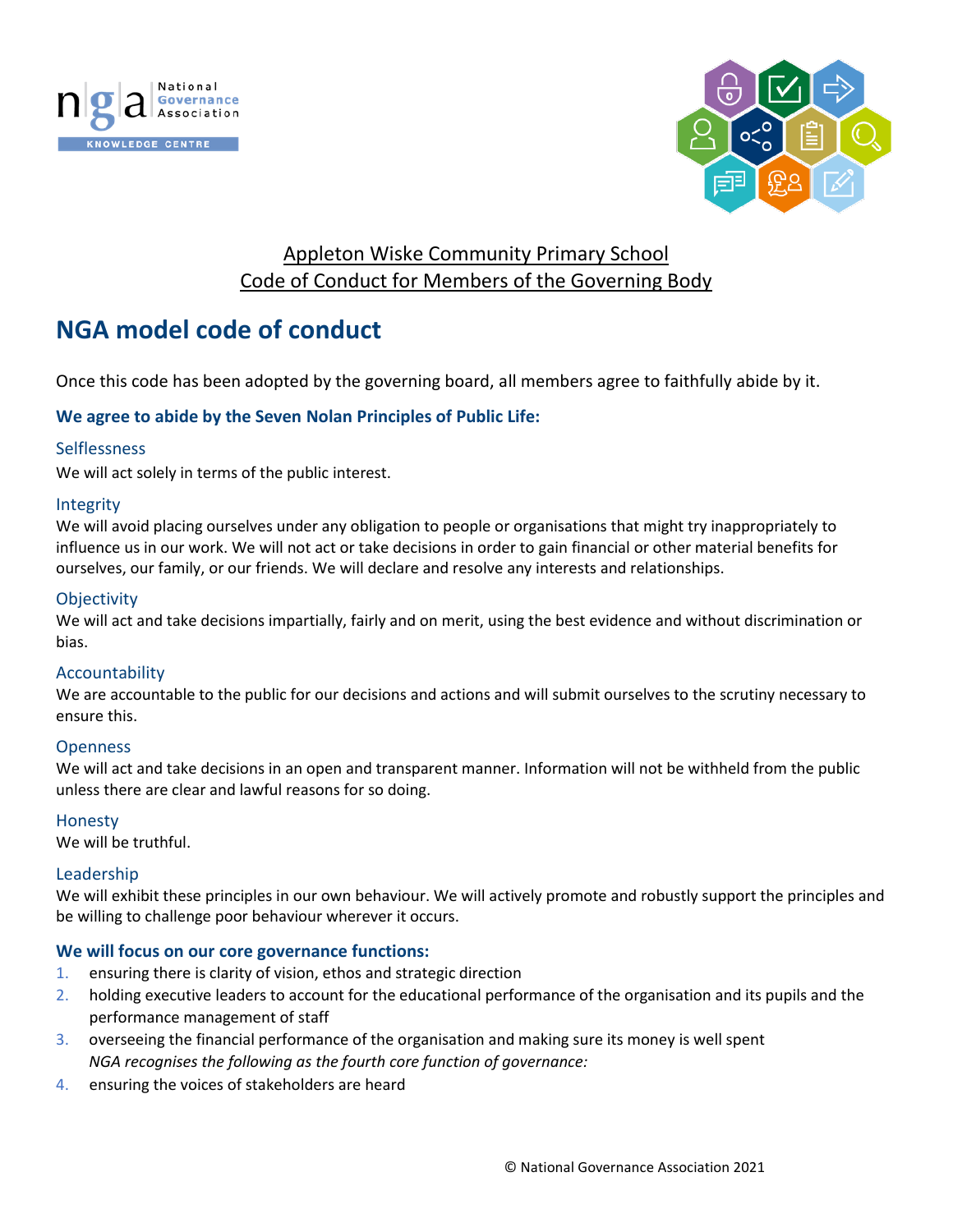

#### **As individual board members, we agree to:**

#### Fulfil our role & responsibilities

- 1. We accept that our role is strategic and so will focus on our core functions rather than involve ourselves in day-today management.
- 2. We will develop, share and live the ethos and values of our school.
- 3. We agree to adhere to school policies and procedures as set out by the relevant governing documents and law.
- 4. We will work collectively for the benefit of the school.
- 5. We will be candid but constructive and respectful when holding senior leaders to account.
- 6. We will consider how our decisions may affect the school and local community.
- 7. We will stand by the decisions that we make as a collective.
- 8. Where decisions and actions conflict with the Seven Principles of Public Life or may place pupils at risk, we will speak up and bring this to the attention of the relevant authorities.
- 9. We will only speak or act on behalf of the board if we have the authority to do so.
- 10. We will fulfil our responsibilities as a good employer, acting fairly and without prejudice.
- 11. When making or responding to complaints we will follow the established procedures.
- 12. We will strive to uphold the school's reputation in our private communications (including on social media).
- 13. We will not discriminate against anyone and will work to advance equality of opportunity for all.

#### Demonstrate our commitment to the role

- 1. We will involve ourselves actively in the work of the board, and accept our fair share of responsibilities, serving on committees or working groups where required.
- 2. We will make every effort to attend all meetings and where we cannot attend explain in advance why we are unable to.
- 3. We will arrive at meetings prepared, having read all papers in advance, ready to make a positive contribution and observe protocol.
- 4. We will get to know the school well and respond to opportunities to involve ourselves in school activities.
- 5. We will visit the school and when doing so will make arrangements with relevant staff in advance and observe school and board protocol.
- 6. When visiting the school in a personal capacity (for example, as a parent or carer), we will continue to honour the commitments made in this code.
- 7. We will participate in induction training and take responsibility for developing our individual and collective skills and knowledge on an ongoing basis.

#### Build and maintain relationships

- 1. We will develop effective working relationships with school leaders, staff, parents and other relevant stakeholders from our local community.
- 2. We will express views openly, courteously and respectfully in all our communications with board members and staff both inside and outside of meetings.
- 3. We will work to create an inclusive environment where each board member's contributions are valued equally.
- 4. We will support the chair in their role of leading the board and ensuring appropriate conduct.

#### Respect confidentiality

- 1. We will observe complete confidentiality both inside and outside of school when matters are deemed confidential or where they concern individual staff, pupils or families.
- 2. We will not reveal the details of any governing board vote.
- 3. We will ensure all confidential papers are held and disposed of appropriately.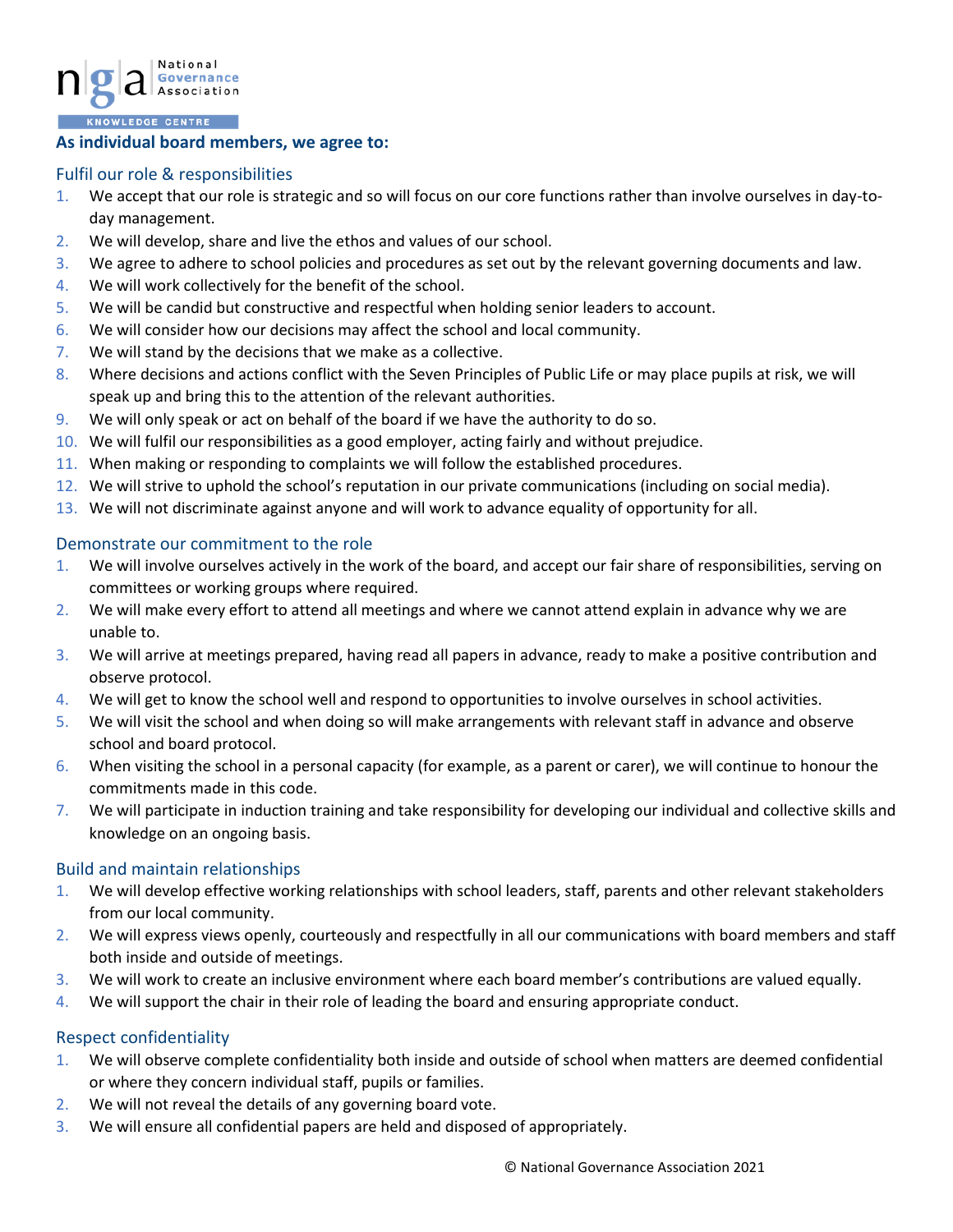

4. We will maintain confidentiality even after we leave office.

#### Declare conflicts of interest and be transparent

- 1. We will declare any business, personal or other interest that we have in connection with the board's business, and these will be recorded in th[e register of business interests.](https://www.nga.org.uk/Knowledge-Centre/Compliance/Policies-and-procedures/Declaration-and-register-of-interests-forms.aspx)
- 2. We will also declare any conflict of loyalty at the start of any meeting should the need arise.
- 3. If a conflicted matter arises in a meeting, we will offer to leave the meeting for the duration of the discussion and any subsequent vote.
- 4. We accept that the Register of Business Interests will be published on the school's website.
- 5. We will act in the best interests of the school as a whole and not as a representative of any group.
- 6. We accept that in the interests of open governance, our full names, date of appointment, terms of office, roles on the governing board, attendance records, relevant business and pecuniary interests, category of governor and the body responsible for appointing us will be published on the school website.
- 7. We accept that information relating to board members will be collected and recorded on the DfE's national database (Get information about schools), some of which will be publicly available.

We understand that potential or perceived breaches of this code will be taken seriously and that a breach could lead to formal sanctions.

**Adopted by:** The Governing Board of Appleton Wiske Community Primary School January 2022 Review date: January 2023

**Signed: Chair of board** [chair of board]

The governing board agree that this code of conduct will be reviewed annually, upon significant changes to the law and policy or as needed and it will be endorsed by the full governing board.